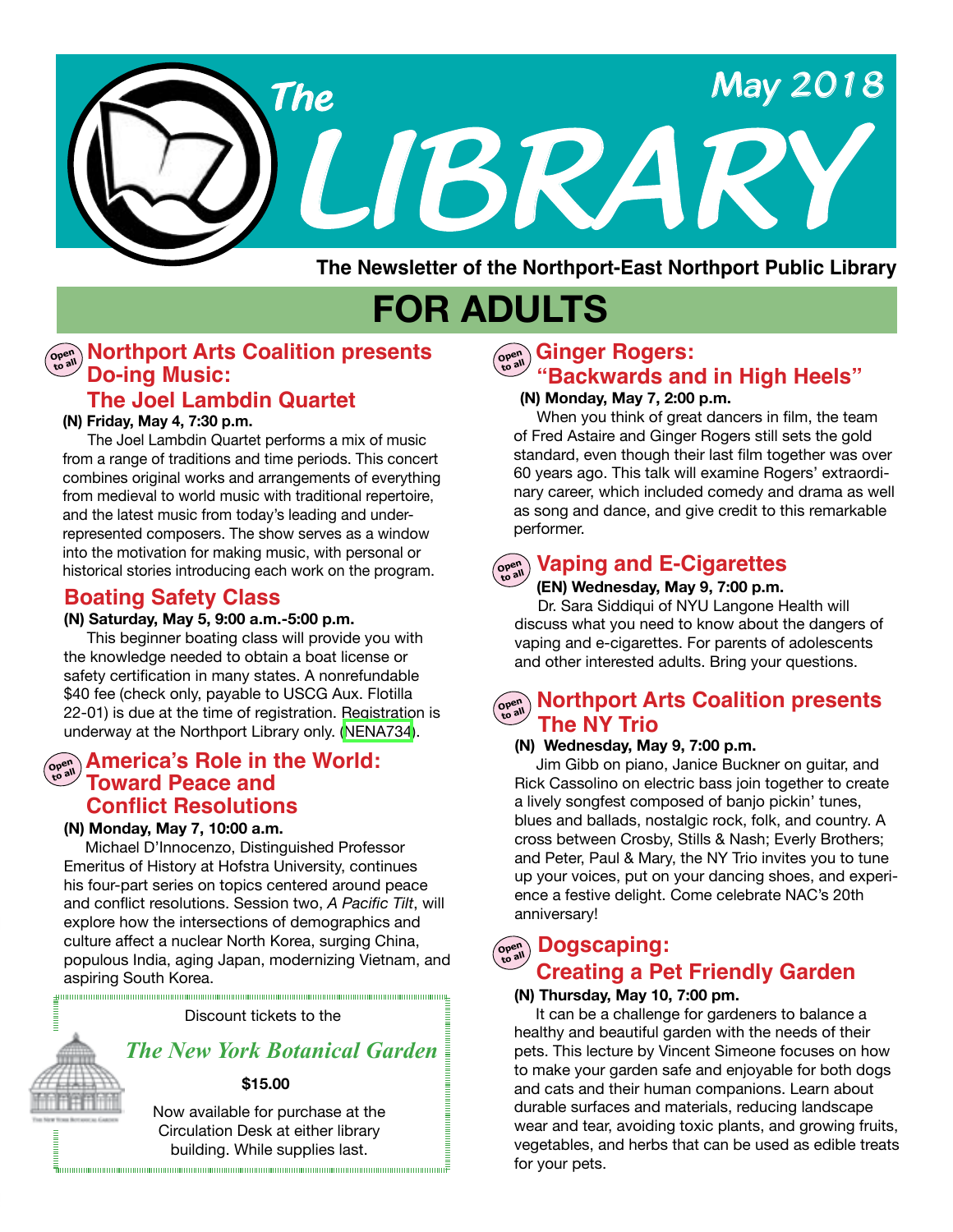### **Computer Classes**



## **FOR ADULTS FOR ADULTS**



### **Defensive Driving**

*Please note: These courses promote safe driving and help participants maintain their driving skills. Check with your insurance company about the specific premium and point reductions available to you.*

### **AARP Smart Driver Course**

**(EN) Tuesday, May 29, and Wednesday, May 30, 7:00-10:00 p.m.**

Applications are available at both library buildings beginning May 8. Fee: \$36

#### **Introduction to PowerPoint (EN) Monday, May 7, 7:00 p.m. Hands On**

 Learn to create presentations with PowerPoint. Work with computer animation and video as you learn the basics of creating a slideshow, including editing, formatting, saving, adding multimedia objects, and more. Prerequisite: basic computer knowledge. Registration is underway. ([NENC251](https://search.livebrary.com/record%3Dg1003402~S43))

Fee: \$20 for AARP members (\$25 for nonmembers) payable to AARP by check or money order only at registration.

 **(N) Monday, May 14, 7:00 p.m.**

they are shredded in the shredding truck operated<br>by Quality Shredding Bring your personal documents and watch as by Quality Shredding.

2018 is a big year for Britain's Royal Family: Will and Kate's next prince or princess will be born; Harry and Meghan will join the UK and US in holy matrimony; and the Queen will unveil her new Diamond Jubilee Galleries in Westminster Abbey. Join Savvy Sightseer Jeanne Schnupp for a look at the residences, fashions, jewels, and baby names of Britain's modern monarchy.

Writer and broadcaster David Bouchier will talk about and read from his newly published memoir *An Unexpected Life*, featuring his work as an essayist and music host on WSHU Public Radio, some radical experiences in higher education, and reflections on his second life in a French village.

**(EN) Wednesdays, May 9 & 16, 9:30 a.m.-12:30 p.m.** Registration is underway at the East Northport Library only. ([NENA739](https://search.livebrary.com/record%3Dg1080799~S43))

### **Open to all Document Shredding Day**

 **(N) Saturday, May 12, 2:00-4:00 p.m.**

*William J. Brosnan Building parking lot, across from Northport Library (rain or shine)*

**Limit:** 3 boxes (standard size storage box) or 3 bags (paper or clear plastic)

**Recommended items:** household bills, bank statements, receipts, medical, insurance, and tax records

**Prohibited items:** plastic, wet paper, metal, books, CDs, credit cards, film, photographs

**This service is available on a first come, first served basis and will end at 4:00 p.m. or when the truck is full.**

#### **(N) Wednesday, May 16, 7:00 p.m.**



#### **Open to all David Bouchier:**  *An Unexpected Life*

Friends of the Northport-East North

Copies of his book will be available for purchase and signing. This program is sponsored by the Friends of the Library.

#### **(N) Thursday, May 17, 7:00 p.m.**



A Suffolk County Department of Civil Service representative will discuss Civil Service employment opportunities in the County, towns, schools, libraries, and villages.

## **Open The Forever Young Band**

### **SeniorNet: Vacation Planning Online**

### $\widehat{\mathbf{C}}_{\text{total}}^{\text{open}}$  **iPad & iPhone: FaceTime & Messaging**

### **(N) Friday, May 18, 7:00 p.m.**

The Forever Young Band will be performing its special mix of '50s, '60s, and '70s pop, country, blues, and rock and roll. Sing along and enjoy the music we grew up listening to—and still love today!

 **(N) Sunday, May 20, 2:00 p.m.**

Broadway Showstoppers is a professional musical revue featuring highlight moments from the most popular shows ever produced on the Great



#### **Open to all Broadway Showstoppers**

White Way. Sung by a cast of talented theatrical artists with live accompaniment, the production showcases favorite tunes from such shows as *My Fair Lady*, *Phantom of the Opera*, *Sweet Charity*, *West Side Story*, *Wicked*, and more. Come enjoy the best of Long Island talent in a performance certain to delight all ages.

#### **(N) Monday, May 21, 2:00 p.m.**

The current exhibition at The Metropolitan Museum of Art consists of some 150 works and illustrates the horticultural boom that reshaped much of the French landscape during the 19th century. As shiploads of exotic botanical specimens arrived from abroad and local nurseries pursued hybridization, the availability and variety of plants and flowers grew exponentially, as did the interest in them. Join professor and art historian Mary Vahey as she examines works by artists including Matisse, Monet, Cassatt, Renoir, and more.

### **Open to all Public Parks, Private Gardens . . . Paris to Provence**

#### **Open to all Britain's Modern Monarchy**

**Open to all**

### **(N) Monday, June 4, 7:00 p.m.**

Judge Joseph Bianco, United States District Court judge from the Long Island courthouse, will offer his *Views from the Bench*. Topics covered will include: the selection process for federal judges, cases and issues that are litigated in the federal court on Long Island, and the challenges facing our criminal justice system.

## **Views from the Bench**

#### **(N) Thursday, May 24, 2:00 p.m.**

 Planning a getaway? Make the most of your time while on vacation. Learn how to use the Internet to save money and research hotels, restaurants, guided tours, and more.

#### **(N) Thursday, May 31, 7:00 p.m.**

Join Apple-certified trainer John Budacovich and learn how to make video and audio calls from your device using FaceTime. This class also covers iMessage which you can use to send texts, photos, videos, and audio messages to individuals and groups. Bring your device or just come and listen.

#### **(N) Wednesday, June 6, 7:00 p.m.**

## **Google Apps & Google Docs Hands On**

 Discover the best of Google for your phone and tablet. In this hands-on class, you will learn all about Google Drive, Calendar, Maps, Docs, and more. We will cover creating an account and the applications available. Bring your questions. Prerequisite: basic computer knowledge. Registration begins May 23. [\(NENC254\)](https://search.livebrary.com/record%3Dg1081933~S43)

 **(EN) Thursdays, June 7, 14, 21, 28, July 5, 12, 26, 5:00-6:15 p.m.** 

#### **Learn to Be . . . Tobacco Free Open to all**

 This multi-session program is offered by the Suffolk County Office of Health Education and is based on the CDC's Clinical Practice Guidelines for treating nicotine dependence. The emphasis is on *preparing* to quit. Those who use all forms of tobacco (including cigars, pipes, and chew tobacco) are welcome.Call Debora Rippel at the Suffolk County Office of Health Education at 631-853-2928 to register.

 **(N) Tuesday, May 15, 7:00 p.m.**

#### **Intermediate PowerPoint Hands On**

 Learn intermediate techniques in slide animation and graphics, transitions, formatting, and more. Prerequisite: Introduction to PowerPoint or equivalent. Registration begins May 1. ([NENC252](https://search.livebrary.com/record%3Dg1025171~S43))

#### **(EN) Wednesday, May 23, 7:00 p.m.**

#### **Advanced PowerPoint Hands On**

 Join us for this hands-on class and learn how to use slide templates, master slides, slide notes, and work with narration and slide timing. Prerequisite: Intermediate PowerPoint or equivalent. Registration begins May 1. ([NENC253](https://search.livebrary.com/record%3Dg1081927~S43))



#### **(N) Tuesdays, June 5 & 12, 1:00-4:00 p.m.**

Registration begins May 15 at the Northport Library only. [\(NENA741](https://search.livebrary.com/record%3Dg1081580~S43))

Fee: \$20 for AARP members (\$25 for nonmembers) payable to AARP by check or money order only at registration.

#### **(N) Mondays, June 11 & 18, 7:00-10:00 p.m.** Applications are available at both library buildings

beginning May 21. Fee: \$36

#### **(N) Thursday, May 17, 2:00 p.m.**

View and discuss the classic political thriller about the Washington Post reporters who uncovered the Watergate scandal that led to the resignation of President Richard

#### **Open to all Film and Discussion: All the President's Men**

Nixon. Mark J. Prendergast, professor and veteran journalist for The Washington Post, The New York Times, and other newspapers, will introduce *All the President's Men* and lead a discussion afterward. Rated PG. 138 min.

#### **( N) Tuesday, May 22, 7:00 p.m.**

### **Opioid Overdose Prevention (OOP) Training**

CN Guidance and Counseling Services will conduct training for all interested adults (16 and older) on how to recognize the signs of an opioid overdose and administer Naloxone (Narcan). This program is cosponsored by the Northport-East Northport Community Drug and Alcohol Task Force. Registration begins May 1. ([NENR150\)](https://search.livebrary.com/record%3Dg1081813~S43)

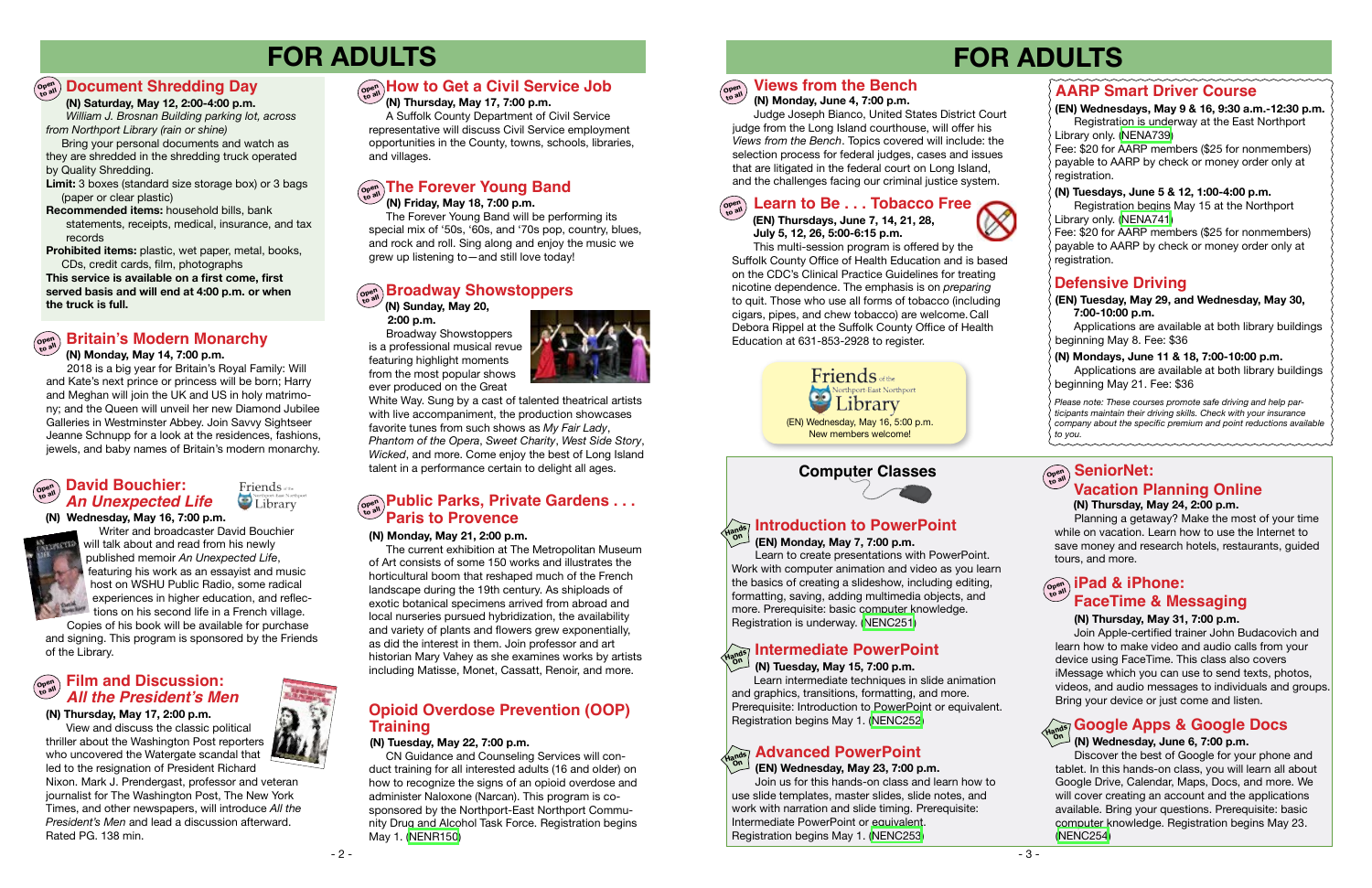*(Open to students in grades 8-12)* **(N) Friday, May 11, 7:30-8:45 p.m.** Do you love to write? Join fellow



writers to discuss your ideas and get feedback on your work. New members are welcome. ([NENY281](https://search.livebrary.com/record%3Dg1081069~S43))



### *Phantom Thread* **Fridays, (N) May 18 and (EN) May 25, 2:00 p.m.**

Set in 1950's London, Reynolds Woodcock is a renowned dressmaker whose fastidious life is disrupted by a young, strong-willed woman who becomes his muse and lover. Rated R. 130 minutes.

## **Friday Movies**



#### *The Greatest Showman* **Fridays, (N) May 4 and (EN) May 11, 2:00 p.m.**

This film celebrates the birth of show business and tells of a visionary who rose from nothing to create a spectacle that became a worldwide sensation. Rated PG. 105 min.



*Closed captioning will be displayed.*

### **Cinema at the Library**

 **(N) Wednesday, May 2, 6:30 p.m.**

**Practice and develop your English reading, writing,** speaking, and listening skills in this series of classes. Registration is underway. ([NENR144\)](https://search.livebrary.com/record%3Dg1081101~S43)

 Join Cinema Arts Centre co-director Dylan Skolnick to view and discuss *Three Billboards Outside Ebbing, Missouri*. A mother personally challenges the local authorities to solve her daughter's murder when they fail to catch the culprit. Rated R. 116 min.



## **FOR ADULTS FOR TEENS**



#### **(EN) Tuesdays, May 8, 22, June 5, 19, 7:00-8:30 p.m.**

Meet new friends and practice your English conversation skills in a relaxed and friendly environment. Registration is preferred but drop-ins are welcome. Registration is underway. ([NENR136\)](https://search.livebrary.com/record%3Dg1078766~S43)

### ¡Hola!

**(EN) Thursdays, May 3, 17, 24, 31, 9:30-11:00 a.m.**

This fun-filled program will help you learn basic English while your child, ages 3-5 years, will learn important early literacy skills. Registration is underway. ([NENR145](https://search.livebrary.com/record%3Dg1081036~S43)).

### **English Fun**



#### **(EN) Thursdays, May 3, 17, 24, 31, June 7, 14, 7:00-8:30 p.m.**

### **ESL for Adults**



### **Page Turners**

### **Novel Ideas**

**(N) Thursday, May 10, 2:00 p.m.** The group will discuss *A Gentleman in Moscow* by Amor Towles.

*Copies of the books are available at the Northport Library Circulation Desk.*

**(N) Monday, May 21, 7:00 p.m.** The group will discuss *The Storied Life of A.J. Fikry* by Gabrielle Zevin.

#### **Registration for Teen Programs and Volunteer Opportunities begins May 1.**

### **Teen Writers Workshop**

### **Socrates Café**

**You may register for both sessions.**

**(N) Wednesday, May 23, 7:00-8:00 p.m.** [\(NENY282](https://search.livebrary.com/record%3Dg1081068~S43)) **(N) Wednesday, June 6, 7:00-8:00 p.m.** ([NENY226\)](https://search.livebrary.com/record%3Dg1081583~S43)

### **English Conversation Let's Talk:**

Come join our monthly Friday night teen program where we try different snacks and drinks from around the world! This month we will sample tropical fruits and juices from a variety of countries. [\(NENY277\)](https://search.livebrary.com/record%3Dg1081065~S43)

 Our philosophy club is a great opportunity for teens to delve into life's big questions in an enthusiastic atmosphere of free thinking, energetic exchange, and unique perspectives. Food for thought (refreshments) will be served. Newcomers are always welcome!

### **Home Alone**

### **Truth Be Told**

**(N) Thursday, May 3, 7:00 p.m.** Our nonfiction group will discuss *Get Well Soon: History's Worst Plagues and the Heroes Who Fought Them* by Jennifer Ashley Wright.

**(EN) Wednesday, May 9, 10:00, 10:30, 11:00, or 11:30 a.m.** [\(NENA742](https://search.livebrary.com/record%3Dg1081645~S43))

**(N) Tuesday, May 15, 9:30, 10:00, 10:30, or 11:00 a.m.** ([NENA743](https://search.livebrary.com/record%3Dg1081647~S43))

 A volunteer from the Health Insurance Information, Counseling, and Assistance Program (HIICAP) will answer questions about Medicare and supplementary insurance. Registration begins May 1.

### **Medicare Counseling**

**(EN) Fridays, May 25, June 1, 8, 15, 22, July 13, 20, 27, 7:00-8:30 p.m.** 

Intermediate Spanish language learners will continue to build vocabulary and improve Spanish language skills while exploring the diverse world of Latino culture through reading articles *en español*. Registration begins May 8. [\(NENR147](https://search.livebrary.com/record%3Dg1081902~S43))

### **Read and Think Spanish**

*(Open to students in grades 5 and up)* **(N) Thursday, May 31, 7:00-8:30 p.m.**

Home Alone is a program designed to help tweens and teens navigate situations that may occur between the time they arrive home from school and the time their parents return home from work. This fun, multi-media program is presented by staff from Youth Directions & Alternatives (YDA), your local community youth agency. [\(NENY283\)](https://search.livebrary.com/record%3Dg1081071~S43)

### **Nintendo Night**

 **(N) Friday, May 18, 7:00-8:30 p.m.**

 If you love Nintendo, you will not want to miss this monthly meet up. We will discuss Nintendo games new and old, make fun gamer crafts, and participate in gaming competitions for prizes! [\(NENY280\)](https://search.livebrary.com/record%3Dg1081067~S43)



















*(Open to teens 13 years and older)* **Please choose one 20-minute session (N) Wednesday, May 9, 5:30, 6:00, 6:30 or 7:00 p.m.**

Explore a miniature and magical world where you help a little mouse solve puzzles and fight monsters. You must have previous experience using virtual reality before registering for this program. ([NENY279](https://search.livebrary.com/record%3Dg1081115~S43))

### **Intermediate Virtual Reality: Moss**

#### **(N) Friday, May 4, 7:00-8:30 p.m.**

### **Snack Around the World: Tropical Fruit**



#### **(N) Saturday, May 5, 1:00-3:00 p.m.**

 Learn how to build and program a robot cat out of LEGO in this collaborative workshop. [\(NENY278\)](https://search.livebrary.com/record%3Dg1081066~S43)

 *(Open to teens 13 years and older)* **Please choose one 20-minute session (N) Wednesday, May 2, 5:30, 6:00, 6:30 or 7:00 p.m.**

Experience PlayStation virtual reality and try the stunningly beautiful Eagle Flight game that features a first person perspective of an eagle flying over Paris! ([NENY276](https://search.livebrary.com/record%3Dg1081111~S43))

### **Intro to Virtual Reality: Eagle Flight**

**Teen Volunteer Opportunities** *Open to students in grades 7-12***.** You may choose one volunteer opportunity.

### **Book Week Bash Volunteers**

### **LEGO Boost Robots: Frankie the Cat**

**(EN) Saturday, May 5, 1:45-3:15 p.m.**  Assist with crafts and games in this children's program. ([NENY284](https://search.livebrary.com/record%3Dg1081174~S43))



#### **(EN) Monday, May 7, 3:45-5:00 p.m.**

 Volunteers will assist children in grades 1-5 with LEGO projects. [\(NENY285\)](https://search.livebrary.com/record%3Dg1081175~S43)

### **LEGO Volunteers**

#### **(N) Thursday, May 17, 6:45-8:00 p.m.**

 Earn volunteer credit as you help children learn how to play chess. A basic knowledge of the game is required. [\(NENY286](https://search.livebrary.com/record%3Dg1081176~S43))

### **Chess Club Volunteers**

**(N) Tuesday, May 29, 3:45-5:15 p.m.**  Assist the program instructor and children as they create origami. [\(NENY287](https://search.livebrary.com/record%3Dg1081177~S43))

### **Origami Volunteers**

If you are age 65 or older,

the Northport-East Northport Library has something special for you! The booklet includes discount coupons for the Library Cafe, photocopies, bus trips, overdue fines, and other Library services.

Just come to the Circulation Desk at either library building—with your Library card and proof of age—and pick up your Silver Star Coupon Booklet. Limit one coupon booklet per patron. (NENA744)



# **Silver Star**

Throughout the year, the Library offers volunteer opportunities for students entering grades 7-12. **Volunteering 101** is a prerequisite for those students who are new to our volunteer programs and wish to participate. Look for more information in the June newsletter, and plan ahead for the coming school year!



### **Teen Volunteering @ the Library**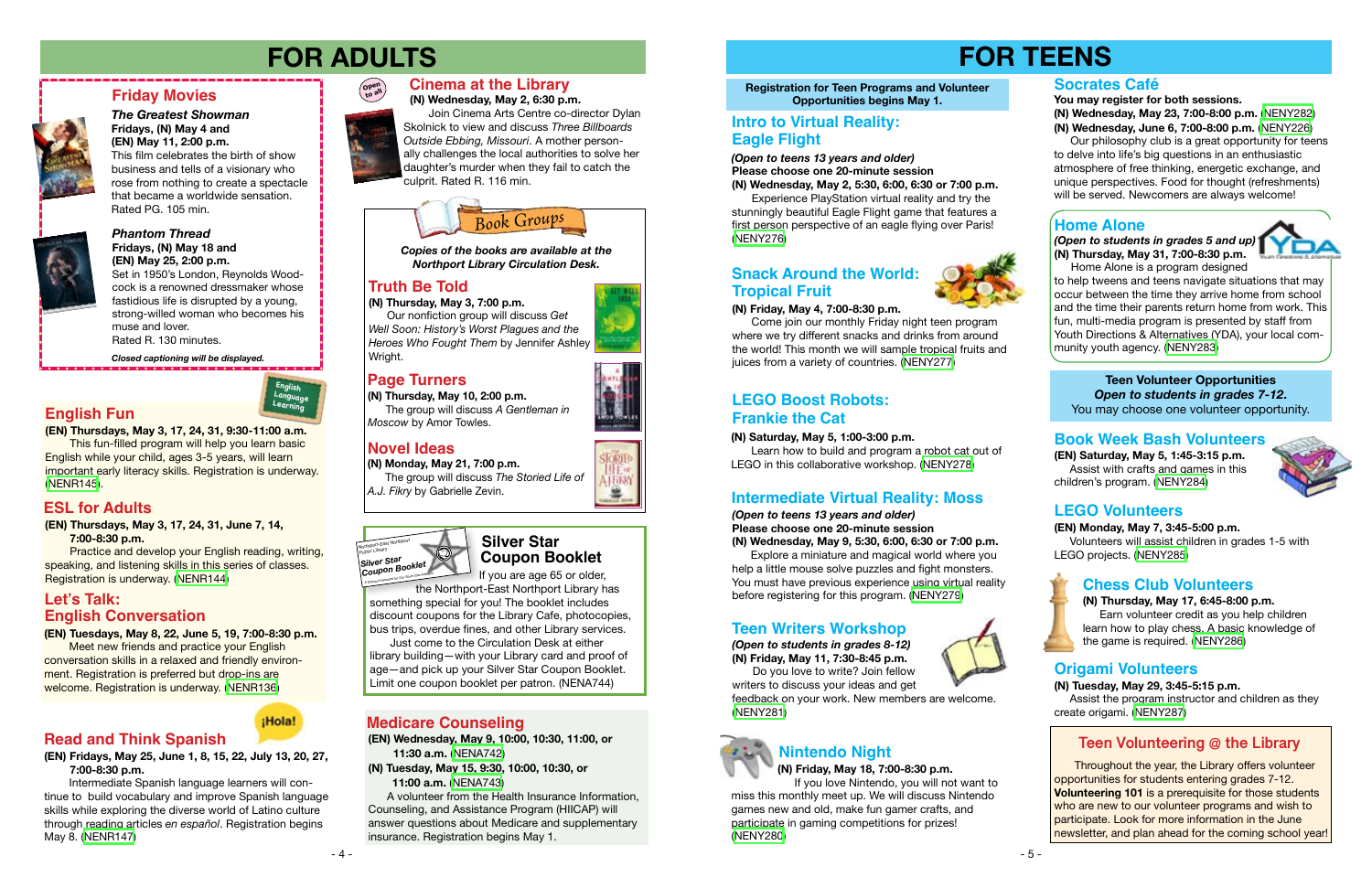# **FOR CHILDREN**



### **Beep Beep Car**

 **(N) Friday, May 25, 7:00 p.m.**

*Children 1-4 years with adult; siblings welcome* Children will have fun building with a variety of blocks and playing with other children. (45 min.)

### **(N) Tuesday, May 22, 10:00 a.m.**

*Children 2-5 years with adult; siblings welcome* Participate in fun and educational activities and make a beep beep car project to take home. (60 min.) Registration begins May 3. [\(NENJ433\)](https://search.livebrary.com/record%3Dg1081597~S43)

## **drop & Newbery Club**<br> **in**<br> **in**<br> **in**<br> **in**<br> **in**<br> **in**<br> **in**<br> **in**<br> **in**<br> **in**<br> **in**<br> **in**<br> **in**<br> **in**

## **FOR CHILDREN**

*Children 3 years and up with adult; siblings welcome* Celebrate National Children's Book Week with games and crafts related to your favorite book characters. (60 min.)

## **Spring into Origami**

#### **(N) Tuesday, May 29, 4:00 p.m.**

*Children in grades 3-5*

 Using special papers and step-by-step instructions, learn how to make critters and plants you can find in your garden. (60 min.) Registration begins May 8. ([NENJ436](https://search.livebrary.com/record%3Dg1081326~S43))





## *Gallery Exhibits*

#### **Please note:**

**Registration for Children's Programs is limited to Northport-East Northport Public Library cardholders. Preference is given to NENPL cardholders for drop-in programs.**

 **(N) Tuesday, May 22, 7:00 p.m.** *Children in grades 4 and up*

*Children birth-5 years with adult; siblings welcome* Get your body moving in this evening family

 Be the first to read advance copies of new books and participate in informal book discussions. The club meets monthly through January 2019 when an election is held to determine which book the members think is the best of the year. New members are always welcome. (60 min.)

## **Block Party!**

**(N) Wednesday, May 2, 7:00 p.m.**

 **(EN) Saturday, May 5, 2:00 p.m. in**

*Children in grades 2-5*

#### **Children's Book Week Bash drop**

 Decorate a serving tray with sea shells, mosaic tiles, and ocean-colored paint. Makes a great Mother's Day gift. (60 min.) Registration is underway. [\(NENJ420](https://search.livebrary.com/record%3Dg1080361~S43))

### **Mother's Day Tray**

**in (N & EN) Fridays, May 4, 11, 18, 25, 10:00 a.m.**



*Children birth-5 years with adult; siblings welcome* Stop by for this drop-in storytime. We'll read stories, sing songs, share rhymes and fingerplays, and have fun in

#### **drop Books a Poppin'**

this interactive program for families. (30 min.)

**(N) Friday, May 4, 4:00 or 5:30 p.m.**

*Children in grades 3-5*

 Participants will work together to save the galaxy by solving a series of interconnected puzzles in a special Star Wars version of the popular escape the room game. Choose one 45-minute session. Registration is underway. ([NENJ421](https://search.livebrary.com/record%3Dg1080364~S43))

### **May the Fourth Be with You!**

 **(EN) Monday, May 7, 4:00 p.m.** *Children in grades 1-5*

 Use the Library's LEGOs to design your own creation or have fun building with friends. All finished projects will go on display in the Children's Room. (45 min.)

#### **(EN) Tuesday, May 8, 7:00 p.m.**

## **Anything Goes LEGOs drop in**

## **Pajama Storytime drop in**

storytime. Enjoy action rhymes and songs as well as stories. (30 min.)

### $\frac{\sum\limits_{\text{drop2}}^{\text{V}}}{\sum\limits_{\text{A}}^{\text{V}}}\text{Chess Club}$

**in (N) Thursday, May 17, 7:00 p.m.** *Children in grades 3-6*

 Chess teaches children foresight, helps them to expand self-confidence, and sharpens their ability to focus. All skill levels are welcome, but a basic knowledge of the game is required. One lucky player will win the 3D printed chess set raffle. (45 min.)



 **(N) Friday, May 18,** 

 **6:30, 6:45, 7:00, or 7:15 p.m.** *Children in grades 1-5*

 Hot diggity dog! Fetch a good book and sign-up for a 15-minute reading session with a certified therapy dog. Registration begins May 3. [\(NENJ431\)](https://search.livebrary.com/record%3Dg1081363~S43)

**(EN) Saturday, May 19, 10:00 a.m.** *Children 4-5 years not yet in kindergarten; independent*

 Shhh! Don't tell the librarians there will be a mud ball fight! Come jump and tumble in the "mud puddle" while using parachutes, fabrics, props, and ribbon sticks. (45 min.) Registration begins May 3. ([NENJ432](https://search.livebrary.com/record%3Dg1081380~S43))

### **Mud Puddle Dynamic Kids Movement Class**

Our Children's Librarians will be hosting dozens of local preschool and kindergarten classes this month. The children are taken on a tour of the entire library building, treated to a personalized storytime, and then receive a special "I Explored the Library Today" sticker. Many of the children will be checking out books for the first time with their new library cards. Congratulations to our new young cardholders!

## Did You Know?



*Stop by the Library and pick up the May bookmark by Kaleo DeFreitas A reading list compiled by Children's Librarians is on the back.*



**The Bookmark Spot**



#### **(N) Thursday, May 31, 7:00 p.m.** *Children in grades 5 and up*



Home Alone is a program designed to help tweens and teens navigate situations that may occur between the time they arrive home from school and the time their parents return home from work. This fun, multi-media program is presented by staff from Youth Directions & Alternatives (YDA), your local community youth agency. (90 min.) Registration begins May 1. [\(NENY283\)](https://search.livebrary.com/record%3Dg1081071~S43)

#### **(EN) Monday, June 4, 7:00 p.m.**

Practice each step of CPR on an infant mannequin with a certified instructor. Hands-on repetition improves retention of proper techniques and prepares adults to handle an emergency. (90 min.) Registration begins May 14. [\(NENJ437\)](https://search.livebrary.com/record%3Dg1080001~S43)

### **Infant CPR for Parents and Caregivers CPR Awareness Week**

#### **(EN) Wednesday, June 6, 7:00 p.m.**

### **Child CPR for Parents and Caregivers**

Be prepared in the event of an emergency. A certified instructor will use child-size mannequins to teach adults CPR techniques for toddlers and schoolage children. (120 min.) Registration begins May 14. [\(NENJ438\)](https://search.livebrary.com/record%3Dg1080005~S43)



Enjoy more than 30 themed backpacks containing books, music, manipulatives, and activities for you to share with your children ages three years and up. The "Let's Go Gardening" storytime backpack, donated by the Asharoken Garden Club, and the "Searching for Seashells" and "Fun in the Sun" storytime backpacks, donated by the friends and family

of Ely Roll are examples of what you will find in this unique collection.



### **In the Northport Gallery:**

*Empowering Women thru the Lens by Lori Bockelken*

### **In the East Northport Gallery:**



*An Eyewitness to Ocean Plastic Pollution: The Beauty and the Pain of the Sea*

*by Erica Cirino* **Art Talk**



**(N) Friday, May 4, 7:00-9:00 p.m.**

**Art Talk (EN) Friday, May 11, 7:00-9:00 p.m.**

#### **Bring a Library Storytime Home in a Backpack!**

*Each month throughout the year, the galleries in the Northport and East Northport library buildings feature paintings, photography, and other creative works by area artisans. Inquiries about displaying your work are welcome. Please contact Kathryn Heaviside in Community Services, extension 319.*







**(N) Monday, June 11,** 

 **6:30, 6:45, 7:00, or 7:15 p.m.** Registration begins May 24. [\(NENJ443\)](https://search.livebrary.com/record%3Dg1081323~S43)